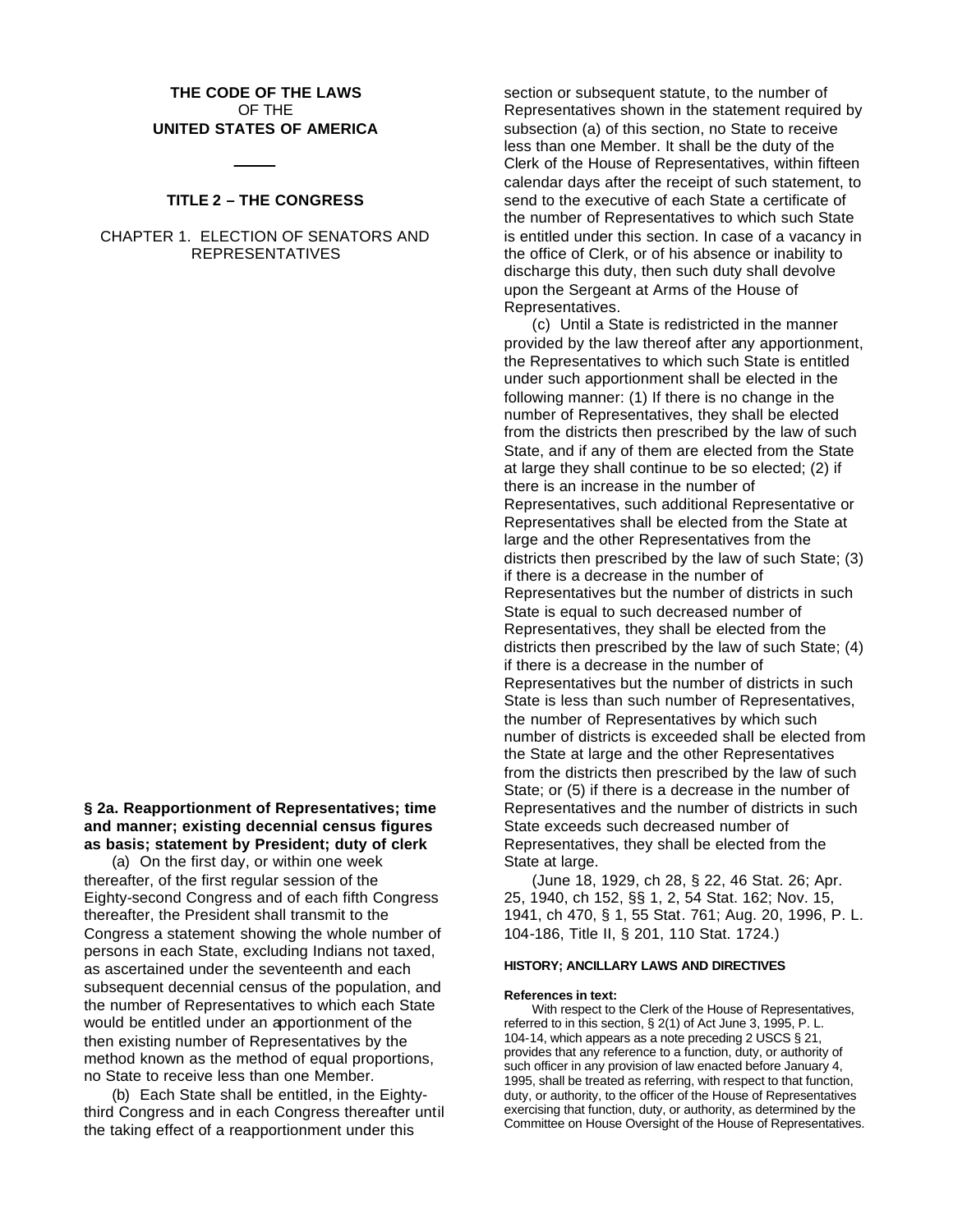## **Amendments:**

**1940.** Act Apr. 25, 1940, in subsec. (a), in the prelim inary matter, substituted "first regular session of the Seventy-seventh" for "second regular session of the Seventy-first", and substituted "sixteenth" for "fifteenth"; and, in subsec. (b), substituted the sentence beginning "If the Congress . . ." for one which read: "If the Congress to which the statement required by subdivision (a) of this section is transmitted, fails to enact a law apportioning Representatives among the several States, then each State shall be entitled, in the second succeeding Congress and in each Congress thereafter until the taking effect of a reapportionment under this Act or subsequent statute, to the number of Representatives shown in the statement based upon the method used in the last preceding apportionment.".

**1941.** Act Nov. 15, 1941 substituted this section for one which read:

"(a) On the first day, or within one week thereafter, of the first regular session of the Seventy-seventh Congress and of each fifth Congress thereafter, the President shall transmit to the Congress a statement showing the whole number of persons in each State, excluding Indians not taxed, as ascertained under the sixteenth and each subsequent decennial census of the population, and the number of Representatives to which each State would be entitled under an apportionment of the then existing number of Representatives made in each of the following manners:

"(1) By apportioning the then existing number of Representatives among the several States according to the respective numbers of the several States as ascertained under such census, by the method used in the last preceding apportionment, no State to receive less than one Member; "(2) By apportioning the then existing number of Representatives among the several States according to the respective numbers of the several States as ascertained under such census, by the method known as the method of major fractions, no State to receive less than one Member; and

"(3) By apportioning the then existing number of Representatives among the several States according to the respective numbers of the several States as ascertained under such census, by the method known as the method of equal proportions, no State to receive less than one Member.

"(b) If the Congress to which the statement required by subdivision (a) of this section is transmitted has not, within sixty calendar days after such statement is transmitted, enacted a law apportioning Representatives among the several States, then each State shall be entitled, in the next Congress and in each Congress thereafter until the taking effect of a reapportionment under this Act or subsequent statute, to the number of Representatives shown in the statement based upon the method used in the last preceding apportionment. It shall be the duty of the Clerk of the last House of Representatives forthwith to send to the executive of each State a certificate of the number of Representatives to which such State is entitled under this section. In case of a vacancy in the office of Clerk, or of his absence or inability to discharge this duty, then such duty shall devolve upon the officer who, under section 32 or 33 of the Revised Statutes, is charged with the preparation of the roll of Representatives-elect.

"(c) This section shall have no force and effect in respect of the apportionment to be made under any decennial census unless the statement required by subdivision (a) of this section in respect of such census is transmitted to the Congress within the time prescribed in subdivision (a).".

**1996.** Act Aug. 20, 1996, in subsec. (b), substituted the concluding period for"; and in case of vacancies in the offices of both the Clerk and the Sergeant at Arms, or the absence or inability of both to act, such duty shall devolve upon the Doorkeeper of the House of Representatives.".

# **CROSS REFERENCES**

Apportionment of representatives, USCS Constitution, Art 1, § 2, cl 3; USCS Constitution, Amendment 14, § 2 This section is referred to in 2 USCS §§ 2b, 2c

## **RESEARCH REFERENCES**

# **Am Jur.**

14 Am Jur 2d, Census § 5 26 Am Jur 2d, Elections §§ 19, 225

## **INTERPRETIVE NOTES AND DECISIONS**

#### I. IN GENERAL

- 1. Generally<br>2. Constituti
- **Constitutionality**
- 3. Relation to other laws<br>4. Collateral attack
- Collateral attack

## **II. REAPPORTIONMENT ISSUES**

- 5. Manner of computing census
- 6. Methods of reapportionment
- State action
- 8. Elections at large
- 9. Reapportionment as basis for cause of action<br>10 Power of courts
- 10. Power of courts<br>11. Miscellaneous
- **Miscellaneous**

## **I. IN GENERAL**

#### **1. Generally**

Requirement of equality, contiguity, and compactness does not apply to reapportionment under 2 USCS § 2a. Wood v Broom (1932) 287 US 1, 77 L Ed 131, 53 S Ct 1.

Electing Representatives at large, within state, indefinitely, is not prohibited by 2 USCS § 2a. Norton v Campbell (1966, CA10 NM) 359 F2d 608, cert den (1966) 385 US 839, 17 L Ed 2d 73, 87 S Ct 89.

Congressional Districts need not be so arranged as to ensure election of Negro members to Congress. Connor v Johnson (1966, SD Miss) 279 F Supp 619, affd (1967) 386 US 483, 18 L Ed 2d 224, 87 S Ct 1174.

2 USCS § 2a(c)(2) provides emergency statutory relief from otherwise unconstitutional situation; there is nothing in language of §  $2a(c)(2)$  which indicates that Congress intended to bar federal courts from providing timely assistance to state in resolving redistricting dispute. Carstens v Lamm (1982, DC Colo) 543 F Supp 68.

President of United States, after he receives decennial census report from Secretary of Commerce, transmits information to Congress, which in turn reports such information to chief executive of each state as provided in 2 USCS § 2a(a) and (b), and results of 1970 Decennial Census would become official and effect ive in Indiana on February 18, 1971, when Governor of Indiana declared them to be such. Cato v Chaddock (1978) 175 Ind App 514, 373 NE2d 172.

### **2. Constitutionality**

Apportionment of members of Congress among several states according to method of equal proportions under 2 USCS § 2a does not violate Article I, § 2 of federal constitution since apportionment of representatives among states is constrained by constitutional requirements that each state have at least one representative and that district boundaries not cross state lines, which makes it virtually impossible to have districts with same population in any pair of states, and use of procedure that is administered efficiently and avoids partisan controversy supports rather than undermines legitimacy of congressional action. United States Dept. of Commerce v Montana (1992, US) 118 L Ed 2d 87, 112 S Ct 1415, 92 CDOS 2692, 92 Daily Journal DAR 4277.

Contention that requirement of one representative for approximately every 147,000 citizens contravenes the spirit, if not letter, of USCS Constitution, Art I, § 2, cl 3, was without merit since both historical background and plain meaning of Constitution support power of Congress to fix number of representatives at figure less than maximum of one for every 30,000 inhabitants. Whelan v Cuomo (1976, ED NY) 415 F Supp 251.

#### **3. Relation to other laws**

2 USCS § 2c repeals 2 USCS § 2a(c)(5) by implication, since nothing in § 2c suggests any limitation on applicability, and floor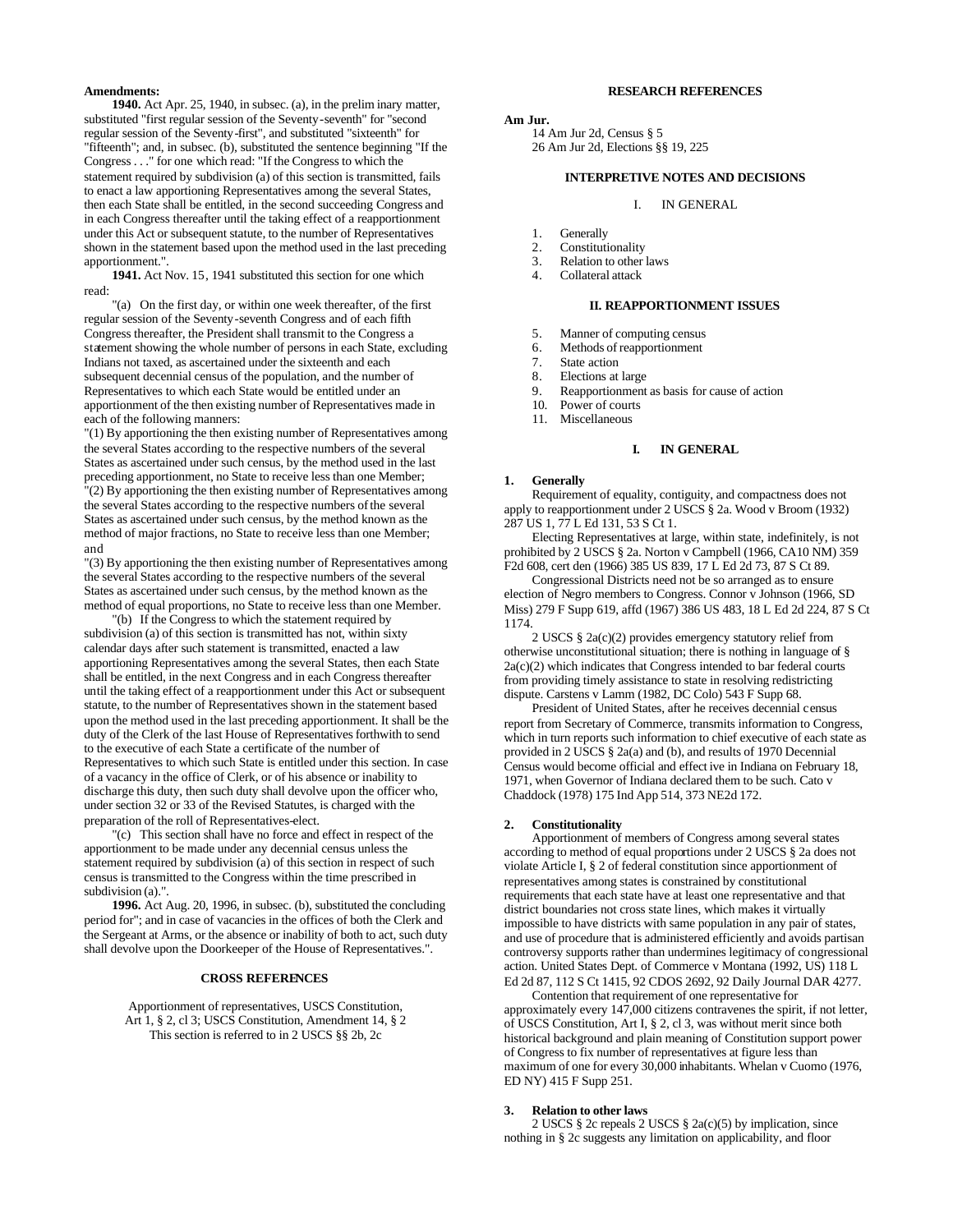debate on § 2c indicates that Congress intended to eliminate possibility of at large elections, including those in situations where legislature failed to enact plan. Shayer v Kirkpatrick (1982, WD Mo) 541 F Supp 922, affd (1982) 456 US 966, 72 L Ed 2d 841, 102 S Ct 2228.

2 USCS § 2a does not repeal 2 USCS §§ 3, 4, and 5 and state apportionment act which does not comply with §§ 3, 4, and 5 and creates representative districts varying greatly in population is invalid. Moran v Bowley (1932) 347 Ill 148, 179 NE 526.

## **4. Collateral attack**

Validity of Apportionment Act of 1941 (2 USCS §§ 2a, 2b) could not be attacked in collateral proceeding involving prosecution for failure to respond to subpoena issued by House Committee on Un-American Activities. Dennis v United States (1948) 84 US App DC 31, 171 F2d 986, affd (1950) 339 US 162, 94 L Ed 734, 70 S Ct 519, reh den (1950) 339 US 950, 94 L Ed 1364, 70 S Ct 799.

#### **II. REAPPORTIONMENT ISSUES**

## **5. Manner of computing census**

Courts cannot provide remedy for census undercount, at least where undercount is not result of effort to reduce some group's representation or funding but is merely accident of census-taking process; Constitution directs Congress to conduct decennial census, and implementing statutes are so nondirective that it is arguable there is no law for court to apply in such case. Tucker v United States Dept. of Commerce (1992, CA7 Ill) 958 F2d 1411, reh en banc, den (1992, CA7) 1992 US App LEXIS 8556 and cert den (1992, US) 121 L Ed 2d 332, 113 S Ct 407.

2 USCS § 2a does not direct or authorize Secretary of Commerce and census bureau director to exclude disfranchised citizens in taking census and to compute statement showing reapportionment of representatives on basis of such exclusion. Lampkin v Connor (1965, DC Dist Col) 239 F Supp 757, affd (1966) 123 US App DC 371, 360 F2d 505.

### **6. Methods of reapportionment**

Congress acted within its constitutional authority in enacting this section incorporating the "equal proportions" method of apportionment after the 1990 census; apportionment by the method of harmonic mean, though decreasing the absolute differences from ideal district size, would increase the relative differences, and congress' apparently good-faith choice of a method of apportionment was entitled to difference. United States Dept. of Commerce v Montana (1992, US) 118 L Ed 2d 87, 112 S Ct 1415, 92 CDOS 2692, 92 Daily Journal DAR 4227.

Only one factor may be taken into account in apportioning and establishing Congressional districts among people of state and that factor is population. Connor v Johnson (1966, SD Miss) 279 F Supp 619, affd (1967) 386 US 483, 18 L Ed 2d 224, 87 S Ct 1174.

Under "equal proportions" method of apportionment, priority list is obtained by dividing population of each county by geometric mean of successive numbers of representatives; under "major fractions" method of apportionment, priority list is obtained by dividing population of each county successively by arithmetic mean between succeeding representatives. Shaw v Adkins (1941) 202 Ark 856, 153 SW2d 415.

#### **7. State action**

When state redistricting law was disapproved by referendum vote, provision as to referendum being part of legislative power of state and not contrary to congressional Apportionment Act nor United States Constitution, disapproved law had no existence. Ohio ex rel. Ohio ex rel. Davis v Hildebrant (1916) 241 US 565, 60 L Ed 1172, 36 S Ct 708.

Whenever state constitution provides for participation by governor in legislative process, approval of redistricting bill or resolution by governor of such state or its passage over his veto is essential to its validity; legislative apportionment act is subject to veto by governor, especially where there has been practical construction in particular state, by which word "legislature" has been treated as applying to law-makin g power of state, as evidenced by submission of former apportionment acts to governor for his approval. Smiley v Holm (1932) 285 US 355, 76 L Ed 795, 52 S Ct 397.

Dismissal of action for declaratory relief in matter of alleged failure of state of Illinois to so apportion congressional districts as to give equality of voting power to citizens of state was affirmed. Colegrove v Green (1946) 328 US 549, 90 L Ed 1432, 66 S Ct 1198.

Arkansas act which divided state into congressional districts was unconstitutional and void on basis that it debased plaintiffs right to vote, but citizen and resident of state had no right under laws of United States or state of Arkansas to cause state of Arkansas to be divided into congressional districts, since state constitution delegated this authority to general assembly. Park v Faubus (1965, ED Ark) 238 F Supp 62.

## **8. Elections at large**

Where number of representatives of state is decreased, and new reapportionment act has not been passed, all representatives must be elected at large. Smiley v Holm (1932) 285 US 355, 76 L Ed 795, 52 S Ct 397.

While 2 USCS § 2a may have contemplated redistricting after any apportionment, it cannot be construed to prohibit elections at large. Norton v Campbell (1966, CA10 NM) 359 F2d 608, cert den (1966) 385 US 839, 17 L Ed 2d 73, 87 S Ct 89.

When state's reapportionment act is invalid, representatives must be elected at large. Brown v Saunders (1932) 159 Va 28, 166 SE 105.

### **9. Reapportionment as basis for cause of action**

For purposes of determining availability of judicial review under Administrative Procedure Act with respect to challenge to Congressional reapportionment following decennial census, final action that affects states' entitlement to particular number of representatives is President's statement to Congress showing whole number of persons in each state and number of representatives to which each state will be entitled, not Commerce Secretary's report to President under 13 USCS § 141. Franklin v Massachusetts (1992, US) 120 L Ed 2d 636, 112 S Ct 2767, 92 CDOS 5553, 92 Daily Journal DAR 8897.

Plaintiffs had no standing to sue requesting court to enter declaratory judgment that Secretary of Commerce and census bureau director are required at next decennial census to compile figures as to denial and abridgment of right to vote and to prepare, compile, and compute for transmittal to Congress apportionment of House of Representatives based on such figures. Lampkin v Connor (1965, DC Dist Col) 239 F Supp 757, affd (1966) 123 US App DC 371, 360 F2d 505.

Allegation of unconstitutionality of apportionment pursuant to 2 USCS § 2a on ground that Government failed to enforce USCS Constitution, Amendment 14, § 2 (which requires that basis of representation of each state be reduced by proportion of 21 year-old males whose right to vote has been abridged) did not give standing to enjoin candidates from running for Congress where party challenging apportionment could not demonstrate that alleged failure to enforce Amendment § 2 had resulted in detriment to his rights of representation in Congress. Sharrow v Peyser (1977, SD NY) 443 F Supp 321, affd without op (1978, CA2 NY) 582 F2d 1271.

Allegation of injury by 3 legislature representatives in their official capacity that they would be denied due process of law because undercount of City of Philadelphia's population would result in inaccurate reapportionment of Congressional and legislative district was insufficient to establish standing. Philadelphia v Klutznick (1980, ED Pa) 503 F Supp 663.

#### **10. Power of courts**

Court is without power to reduce number of representatives in Congress fixed by Act of Congress, or to decide, in case number of representatives from state should be reduced, what disposition should be made of vacancies thus caused, or to what other states they should be allotted in order to maintain total ordained by Congress. Saunders v Wilkins (1945, CA4 Va) 152 F2d 235, cert den (1946) 328 US 870, 90 L Ed 1640, 66 S Ct 1362, reh den (1946) 329 US 825, 91 L Ed 701, 67 S Ct 119.

State court has no power to issue mandatory injunction to compel issuance of certificate of election to candidate for member of Congress, Congress being sole judge of election of its members. Burchell v State Bd. of Election Comrs. (1934) 252 Ky 823, 68 SW2d 427.

State courts will not intervene in matters of reapportionment unless act of assembly violates some provision of state constitution, or its amendments, or act of federal Congress. Watts v O'Connell (1952, Ky) 247 SW2d 531.